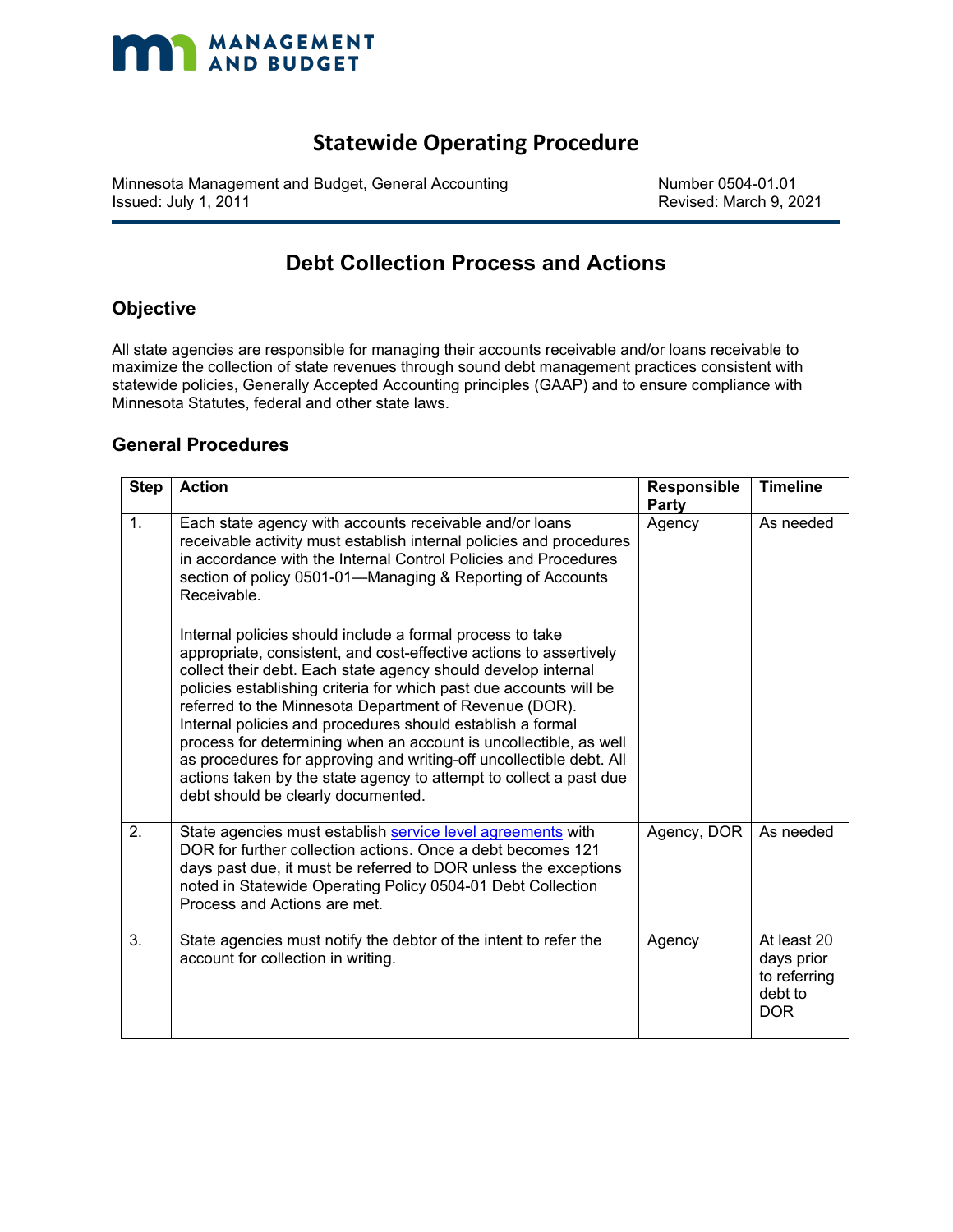# **MANAGEMENT**

| <b>Step</b> | <b>Action</b>                                                                                                                                                                                                                                                                                                                                                                                                | Responsible<br><b>Party</b>         | <b>Timeline</b>                             |
|-------------|--------------------------------------------------------------------------------------------------------------------------------------------------------------------------------------------------------------------------------------------------------------------------------------------------------------------------------------------------------------------------------------------------------------|-------------------------------------|---------------------------------------------|
| 4.          | Past due invoices must be sent to customers with invoices that<br>are 5 days past due, 31 days past due, 61 days past due, and<br>each month continuing until the invoice is paid, written off, or<br>referred to DOR.<br>State agencies should create their own past due schedules if<br>they determine that the above schedule is not appropriate due to<br>the nature of the receivable.                  | Agency                              | As required                                 |
| 5.          | State agencies shall charge simple interest on debts owed to the<br>state if notice of the past due account has been sent according to<br>the past due account schedule with no response from the<br>customer unless otherwise prohibited by a contract where the<br>debt arose or by state or federal law, or a written waiver has<br>been approved by Minnesota Management and Budget (MMB).               | Agency                              | As required                                 |
| 6.          | Unless your agency has legal authority to retain interest, interest<br>is deposited into a non-dedicated revenue budget in the General<br>Fund.                                                                                                                                                                                                                                                              | Agency                              | As Needed                                   |
| 7.          | Interest collected is transferred to the General Fund by MMB at<br>year-end.                                                                                                                                                                                                                                                                                                                                 | <b>MMB</b><br>General<br>Accounting | As Needed                                   |
| 8.          | To begin charging interest using SWIFT:<br>Contact the SWIFT Help Desk (651 201-8100 option 2) to<br>configure your business unit(s) to charge interest.<br>Establish a non-dedicated AppropID ending with OVDU<br>$\bullet$<br>for your agency.<br>Set up a revenue budget using the AppropID ending with<br>$\bullet$<br>OVDU in the General Fund using Account #512052<br>(Interest Chgs-Deling Collect). | Agency                              | As Needed                                   |
|             | Create a Customer Statement note in SWIFT stating "Interest<br>will be charged if not paid within 30 days of the invoice date" in<br>the Statement Note Code field.                                                                                                                                                                                                                                          |                                     |                                             |
| 9.          | State Agencies may submit a written waiver for charging simple<br>interest on debts owed to the state to MMB General Accounting<br>at GeneralAcctg.MMB@state.mn.us, showing the costs of<br>charging interest exceed the benefit.                                                                                                                                                                            | Agency                              | As needed<br>and<br>updated bi-<br>annually |
| 10.         | Review and approve/deny waiver for charging simple interest on<br>debts owed to the state.                                                                                                                                                                                                                                                                                                                   | <b>MMB</b><br>General<br>Accounting | 30 days<br>after<br>submission              |
| 11.         | When a debt is determined by a state agency to be uncollectible,<br>the debt must be written off from their financial accounting<br>records and no longer recognized as a debt for financial reporting<br>purposes.                                                                                                                                                                                          | Agency                              | As needed                                   |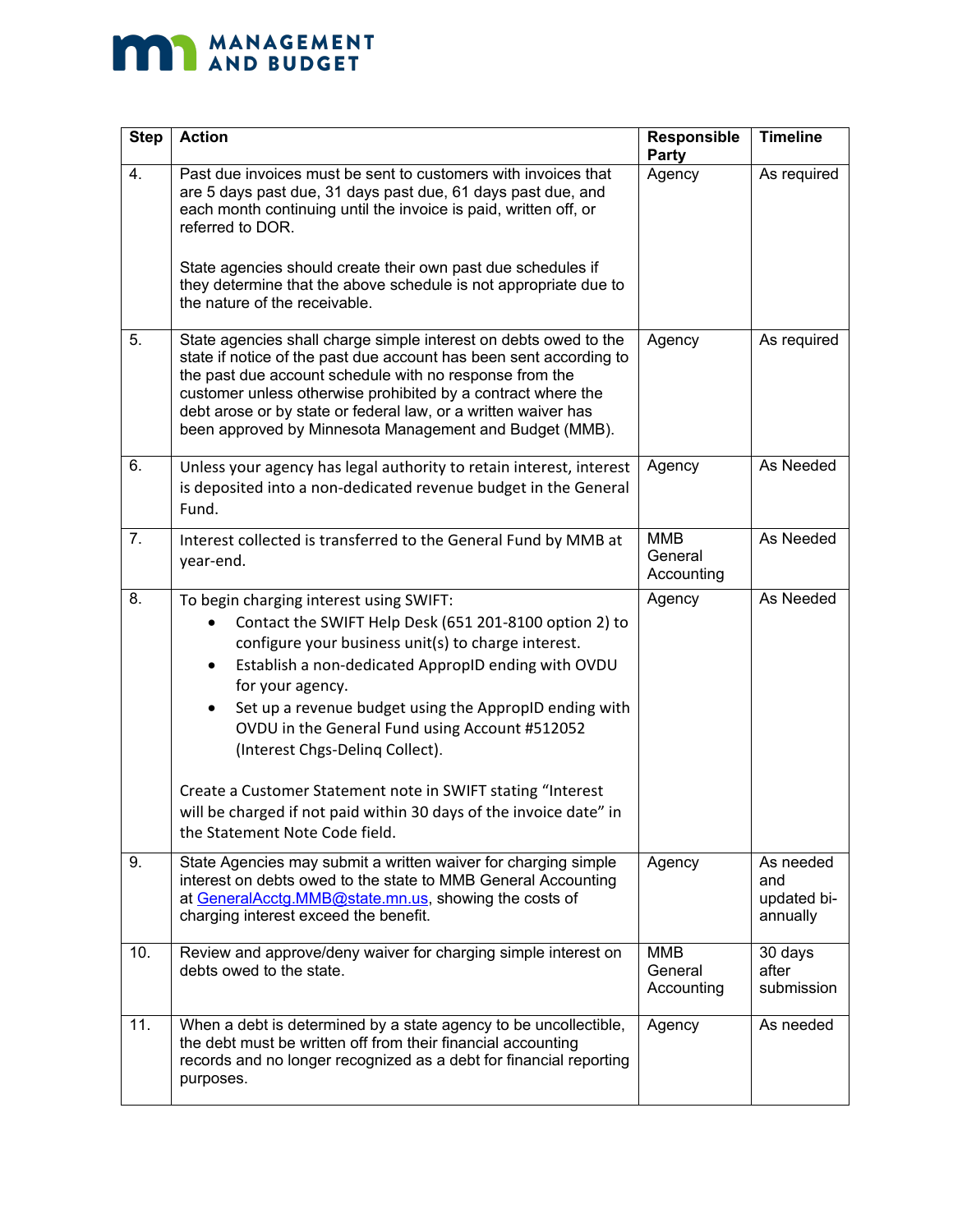# **MANAGEMENT**

| <b>Step</b> | <b>Action</b>                                                                                                                                                                                                                                                                                                                                                                                                                                                                                                                                                                                                                                                                                                                                                                                                                               | Responsible<br>Party                | <b>Timeline</b>         |
|-------------|---------------------------------------------------------------------------------------------------------------------------------------------------------------------------------------------------------------------------------------------------------------------------------------------------------------------------------------------------------------------------------------------------------------------------------------------------------------------------------------------------------------------------------------------------------------------------------------------------------------------------------------------------------------------------------------------------------------------------------------------------------------------------------------------------------------------------------------------|-------------------------------------|-------------------------|
| 12.         | The determination of the uncollectability of a debt must be<br>maintained by state agencies along with the basis for that<br>decision and reported as part of its quarterly accounts receivable<br>worksheets to MMB - General Accounting at<br>GeneralAcctg.MMB@state.mn.us.                                                                                                                                                                                                                                                                                                                                                                                                                                                                                                                                                               | Agency                              | As needed,<br>Quarterly |
| 13.         | State agencies must use proper coding in SWIFT to indicate<br>whether the reduction in the debt is a write-off or an adjustment.<br>This will be used as a basis for preparing the report to the<br>legislative committees on write-offs.<br>For write-offs in SWIFT, agencies must use the correct<br>"Entry Type" code on the maintenance worksheet that<br>distinguishes write-offs as WOD (write-off debit amount)<br>or WOC (write-off credit amount).<br>For adjustments in SWIFT, agencies must issue a credit<br>$\bullet$<br>memo in SWIFT to adjust the invalid debt.<br>For Non-SWIFT, write-offs and adjustments must be<br>$\bullet$<br>reported in the appropriate columns in the quarterly<br>accounts receivable worksheet.                                                                                                 | Agency                              | As Needed               |
| 14.         | State agencies must report accounts receivable write-offs of<br>\$100,000 or more to the legislature as required in Minnesota<br>Statute 16D.09. See MMB Statewide Operating Policy 0504-01<br>Debt Collection Process and Actions.<br>The state agency shall notify the chairs and ranking minority<br>members of the legislative committees with jurisdiction over the<br>state agency's budget at the time the debt is determined to be<br>uncollectible.<br>The information reported shall contain the classification of debt<br>as public or nonpublic, legal authority for classification as<br>nonpublic, the debtor name associated with the uncollected debt<br>for classification as public, the amount of the debt, the revenue<br>type, the reason the debt was written-off, and the duration the<br>debt has been outstanding. | Agency                              | As Needed               |
| 15.         | The Commissioner of MMB shall report to the chairs and ranking<br>minority members of the legislative committees with jurisdiction<br>over MMB an annual summary of the number and dollar amount<br>of debts determined to be uncollectible during the previous fiscal<br>year by October 31 of each year.                                                                                                                                                                                                                                                                                                                                                                                                                                                                                                                                  | <b>MMB</b><br>General<br>Accounting | Annually                |

### **Related Policies and Procedures**

[MMB Statewide Operating Policy 0501-01 Managing and Reporting of Accounts Receivable](http://mn.gov/mmb-stat/documents/accounting/fin-policies/chapter-5/0501-01-managing-reporting-ar-policy.docx) (http://mn.gov/mmb-stat/documents/accounting/fin-policies/chapter-5/0501-01-managing-reporting-arpolicy.docx)